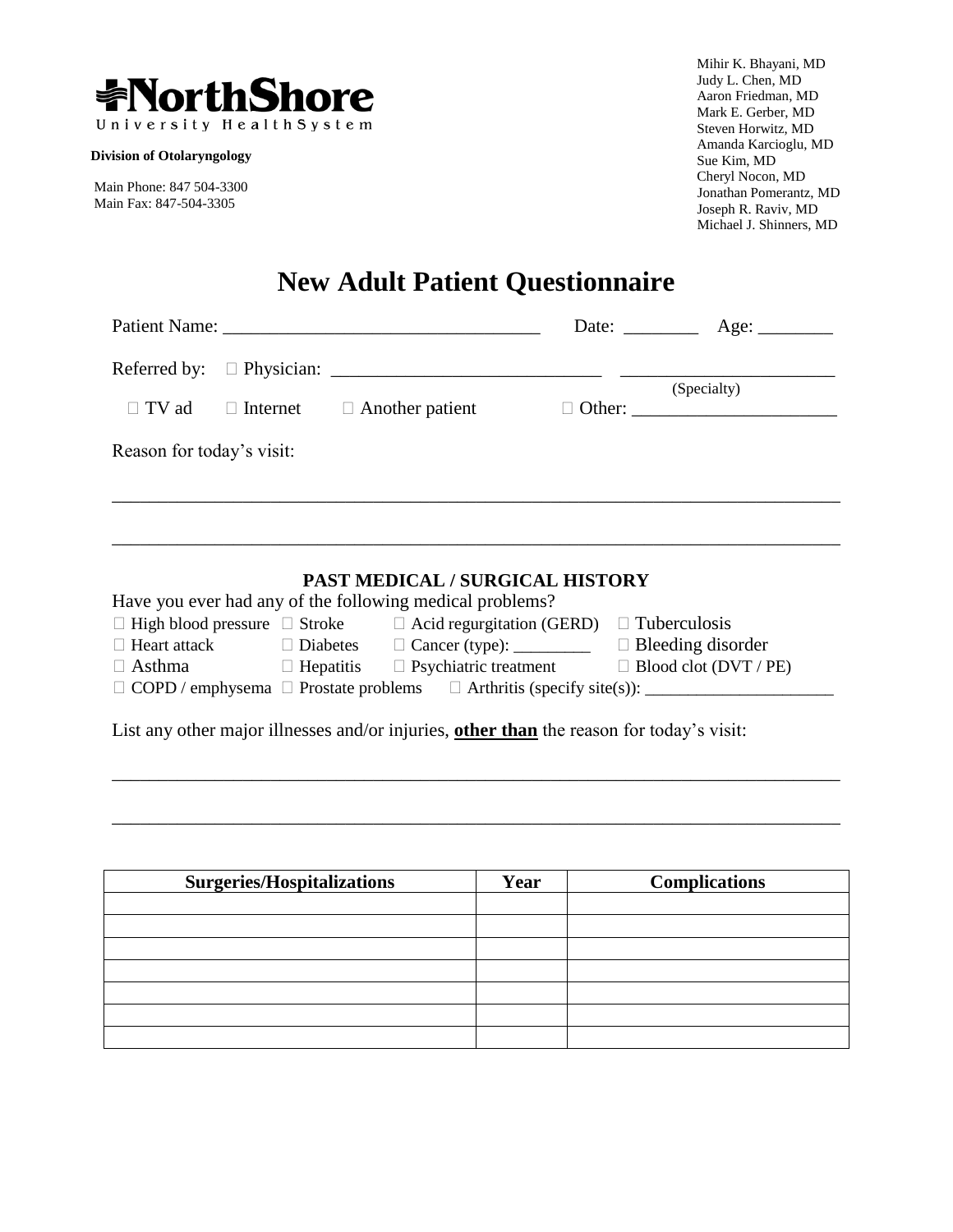|  | Have you ever had a problem with an esthesia? $\Box$ No $\Box$ Yes (describe) |  |
|--|-------------------------------------------------------------------------------|--|
|--|-------------------------------------------------------------------------------|--|

# **MEDICATIONS**

| <b>Current Medications</b> | <b>Dose</b> | Frequency |
|----------------------------|-------------|-----------|
|                            |             |           |
|                            |             |           |
|                            |             |           |
|                            |             |           |
|                            |             |           |
|                            |             |           |

\_\_\_\_\_\_\_\_\_\_\_\_\_\_\_\_\_\_\_\_\_\_\_\_\_\_\_\_\_\_\_\_\_\_\_\_\_\_\_\_\_\_\_\_\_\_\_\_\_\_\_\_\_\_\_\_\_\_\_\_\_\_\_\_\_\_\_\_\_\_\_\_\_\_\_\_\_\_

|         | If not already listed above, do you regularly take any blood thinners? (circle any) |        |       |  |
|---------|-------------------------------------------------------------------------------------|--------|-------|--|
| Aspirin | Ibuprofen (Motrin, Aleve, etc.) Coumadin                                            | Plavix | Other |  |

Have you taken oral steroids (ex. prednisone, medrol) within the past year? Yes No

| <b>ALLERGIES</b>                                                                           |           |            |  |  |
|--------------------------------------------------------------------------------------------|-----------|------------|--|--|
| Allergies to Medications: $\square$ Yes<br>If yes, please list including type of reaction. | $\Box$ No |            |  |  |
|                                                                                            |           |            |  |  |
| Any allergy to medical tape, iodine, or latex? $\Box$ Yes (describe)                       |           | $\cup$ Ne. |  |  |

Have you ever had Allergy Skin testing?  $\Box$  Yes  $\Box$  No If "yes" what allergies were detected? Have you ever had Allergy Shots (Immunotherapy)?  $\Box$  Yes  $\Box$  No If "yes" did it help?  $\Box$  Yes  $\Box$  No

### **SOCIAL HISTORY**

| Occupational Status: $\square$ Employed $\square$ Homemaker $\square$ Unemployed $\square$ Retired (year) _____ |  |  |  |  |  |
|-----------------------------------------------------------------------------------------------------------------|--|--|--|--|--|
|                                                                                                                 |  |  |  |  |  |
| Marital Status: $\Box$ Single $\Box$ Married $\Box$ Divorced $\Box$ Widowed                                     |  |  |  |  |  |
|                                                                                                                 |  |  |  |  |  |
|                                                                                                                 |  |  |  |  |  |
| Do you currently smoke? $\Box$ Yes $\Box$ No Have you ever smoked in the past? $\Box$ Yes $\Box$ No             |  |  |  |  |  |
| At what age did you start smoking? _______ At what age did you stop smoking? ______                             |  |  |  |  |  |
| Products used: $\Box$ Cigarettes $\Box$ Cigars $\Box$ Pipe $\Box$ Chewing tobacco $\Box$ Marijuana              |  |  |  |  |  |
|                                                                                                                 |  |  |  |  |  |
|                                                                                                                 |  |  |  |  |  |
| Do you drink alcoholic beverages? $\Box$ Yes $\Box$ No If so, how often?                                        |  |  |  |  |  |
|                                                                                                                 |  |  |  |  |  |